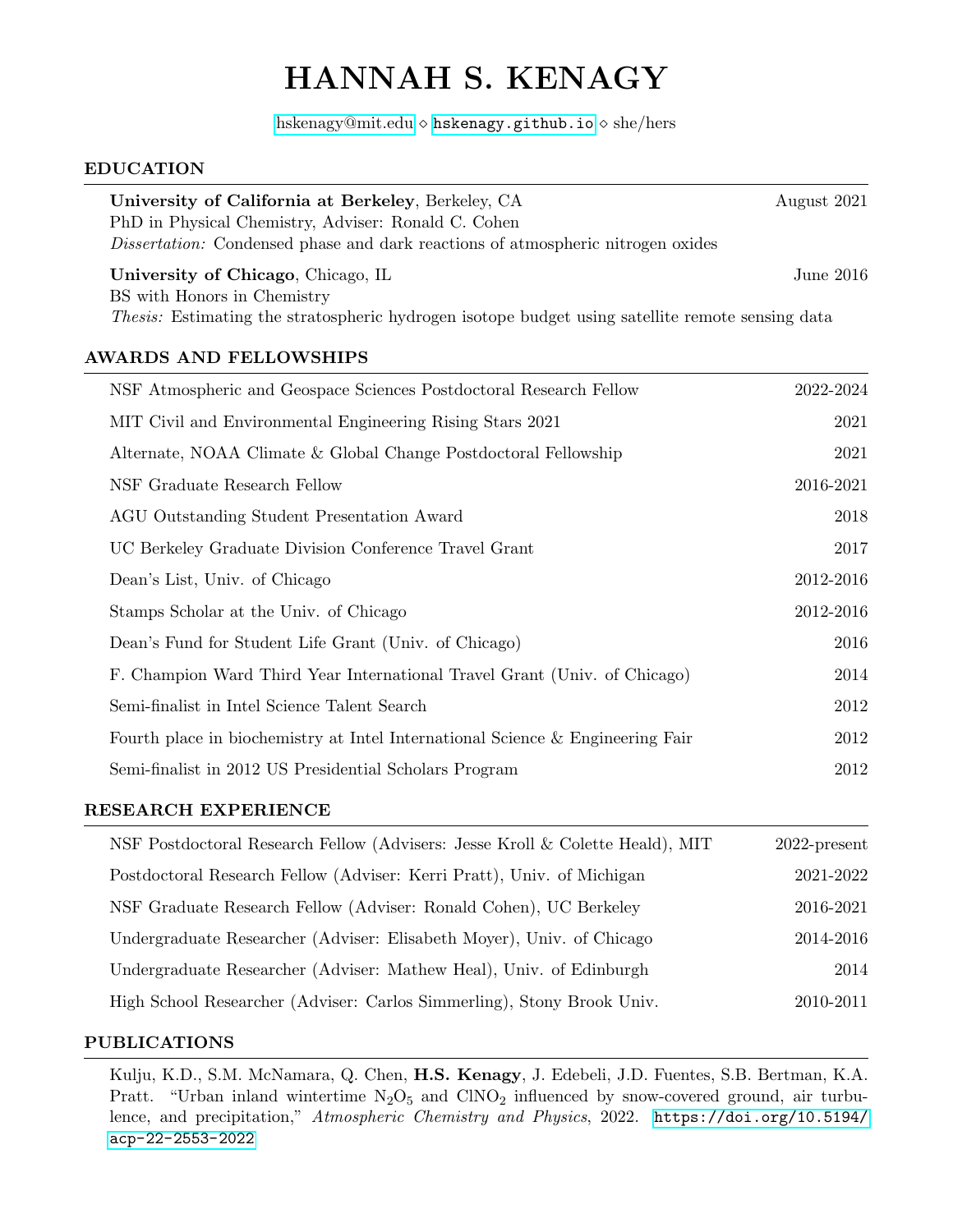Kenagy, H.S., P.S. Romer Present, P.J. Wooldridge, B.A. Nault, P. Campuzano-Jost, D.A. Day, J.L. Jimenez, and R.C. Cohen. "Contribution of organic nitrates to organic aerosol over South Korea during KORUS-AQ," Environmental Science & Technology, 2021. [https://doi.org/10.1021/acs.](https://doi.org/10.1021/acs.est.1c05521) [est.1c05521](https://doi.org/10.1021/acs.est.1c05521)

Kenagy, H.S., T.L. Sparks, P.J. Wooldridge, A.J. Weinheimer, T.B. Ryerson, D.R. Blake, R.S. Hornbrook, E.C. Apel, and R.C. Cohen. "Evidence of nighttime production of organic nitrates during SEAC<sup>4</sup>RS, FRAPPÉ, and KORUS-AQ," *Geophysical Research Letters*, 2020. <https://doi.org/10.1029/2020GL087860>

Kenagy, H.S., T.L. Sparks, C.J. Ebben, P.J.Wooldridge, F.D. Lopez-Hilfiker, B.H. Lee, J.A. Thornton, E.E. McDuffie, D.L. Fibiger, S.S. Brown, D.D. Montzka, A.J. Weinheimer, J.C. Schroder, P. Campuzano-Jost, D.A. Day, J.L. Jimenez, J.E. Dibb, E.C. Apel, T. Campos, V. Shah, L. Jaeglé, and R.C. Cohen. "NO<sub>x</sub> lifetime and NO<sub>y</sub> partitioning during WINTER," Journal of Geophysical Research Atmospheres, 2018. <https://doi.org/10.1029/2018JD028736>

Jaeglé, L., V. Shah, J.A. Thornton, F.D. Lopez-Hilfiker, B.H. Lee, E.E. McDuffie, D.L. Fibiger, S.S. Brown, P. Veres, T.L. Sparks, C.J. Ebben, P.J. Wooldridge, H.S. Kenagy, R.C. Cohen, A.J. Weinheimer, T. Campos, D.D. Montzka, J. DiGangi, G. Wolfe, T. Hanisco, J.C. Schroder, P. Campuzano-Jost, D.A. Day, J.L. Jimenez, A. Sullivan, H. Guo, and R. Weber. "Nitrogen oxides emissions, chemistry, deposition, and export over the Northeast United States during the WINTER aircraft campaign," Journal of Geophysical Research - Atmospheres, 2018. <https://doi.org/10.1029/2018JD029133>

Kenagy, H.S., C. Lin, H. Wu, and M.R. Heal. "Greater nitrogen dioxide concentrations at child versus adult breathing heights close to urban main road kerbside." Air Quality, Atmosphere, and Health, 9:589, 2016. <https://doi.org/10.1007/s11869-015-0370-3>

#### PRESENTATIONS

"Using measurements and modeling to understand atmospheric oxidation pathways with implications for air quality and climate." MIT Civil and Environmental Engineering Rising Stars Workshop, Cambridge, MA, October 2021, invited talk.

"NO<sub>x</sub>thing good happens after midnight: the importance of nighttime chemistry for urban  $NO_x$  loss." Berkeley Atmospheric Science Center seminar, virtual, April 2021, invited seminar.

"Toward accurate satellite-based inferences of emissions of  $NO<sub>2</sub>$  from fires: insights from FIREX-AQ." FIREX-AQ ER-2 Science Team Meeting, May 2020, oral presentation.

"Production and fate of alkyl nitrates during KORUS-AQ." American Geophysical Union Fall Meeting 2019, San Francisco, CA, December 2019, invited talk.

"Gas-particle partitioning of total alkyl nitrates during KORUS-AQ." Berkeley Atmospheric Science Center Symposium, Berkeley, CA, April 2019, poster.

"Gas-particle partitioning of total alkyl nitrates during KORUS-AQ." American Geophysical Union Fall Meeting 2018, Washington, D.C., December 2018, oral presentation. (Outstanding Student Presentation Award winner)

"NO<sub>x</sub> lifetime and NO<sub>y</sub> partitioning during WINTER." Berkeley Atmospheric Science Center Symposium, Berkeley, CA, February 2018, poster.

"NO<sup>x</sup> lifetime during WINTER." American Geophysical Union Fall Meeting 2017, New Orleans, LA, December 2017, poster.

"Isotopic signatures in the stratospheric hydrogen isotope budget." ACE Satellite Science Team Meeting, Waterloo, ON, Canada, May 2016, oral presentation.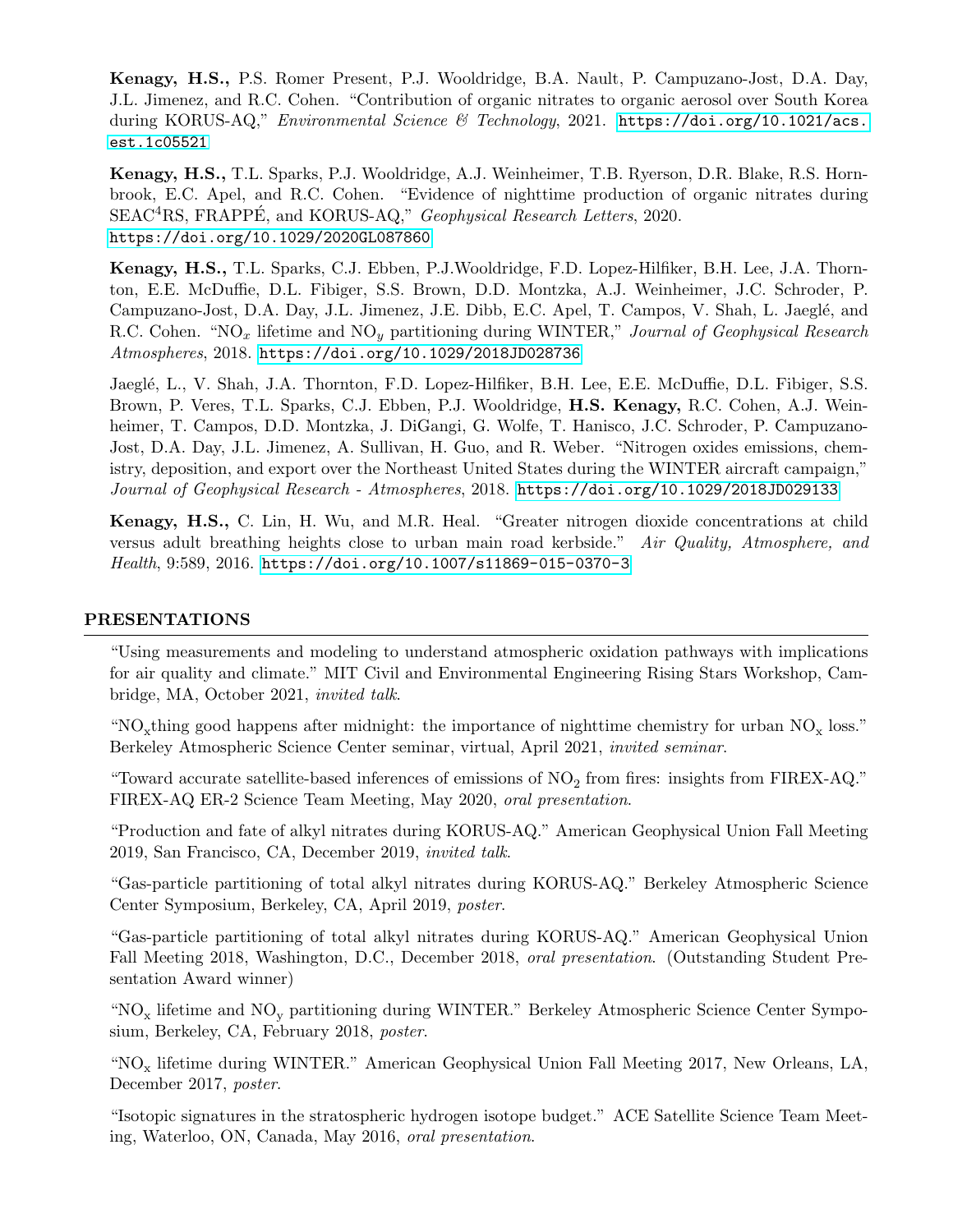"Estimating the stratospheric hydrogen isotope budget using satellite remote sensing data." Midstates Undergraduate Research Symposium, Chicago, IL, November 2015, poster.

"Greater nitrogen dioxide concentrations at child versus adult breathing heights close to urban main road curbside." Univ. of Chicago Undergraduate Research Symposium, Chicago, IL, October 2015, poster.

#### TEACHING EXPERIENCE

| Certificate in Teaching and Learning in Higher Education: UC Berkeley, CA    | 2021       |
|------------------------------------------------------------------------------|------------|
| Intersections of data science and chemistry: Guest Lecturer, UC Berkeley, CA | 2021       |
| Analytical Chemistry: Graduate Student Instructor, UC Berkeley, CA           | 2018       |
| General Chemistry: Graduate Student Instructor, UC Berkeley, CA              | 2016, 2017 |
| Calculus: Undergraduate Teaching Assistant, Univ. of Chicago, IL             | 2013       |
| English as a Second Language: Instructor, Tsinghua Univ., Beijing, China     | 2013       |

# UNDERGRADUATE RESEARCH MENTORSHIP

Evelyn Widmaier (2021-2022, Univ. of Michigan): "Atmospheric Ozone Depletion Events in the Alaskan Arctic"

Lindsey Anderson (2018-2021, UC Berkeley): "Ozone chemistry in Seoul during KORUS-AQ" Honorable Mention in NSF Graduate Research Fellowship Program Next position: PhD student at CU Boulder

Jennifer Grant (2020-2021, UC Berkeley): "Using machine learning to improve computational efficiency of satellite  $NO<sub>2</sub>$  retrievals" Next position: Data Scientist at Rappi

## **OUTREACH**

| Women+ Excelling More in Math, Engineering, and the Sciences                                                                                             | 2021-2022                       |
|----------------------------------------------------------------------------------------------------------------------------------------------------------|---------------------------------|
| <i>Activity Leader</i>                                                                                                                                   | Ann Arbor, MI                   |
| $\cdot$ Program for 4 <sup>th</sup> - 6 <sup>th</sup> grade girls from low income families and/or from groups historically underrepre-<br>sented in STEM |                                 |
| Co-lead development of and organized volunteers for capstone activity                                                                                    |                                 |
| <b>POWER-Bay Area</b><br>Coordinator & Workshop Lead                                                                                                     | $2019$ -present<br>Berkeley, CA |
| · Physical science Opportunities for Women in Education and Research - Bay Area                                                                          |                                 |
| Organize and lead mentoring program for Bay Area community college women in the physical sciences                                                        |                                 |
| Bay Area Scientists in Schools (BASIS)                                                                                                                   | 2017-2021                       |
| Volunteer & Team Coordinator                                                                                                                             | Berkeley, CA                    |
| Coordinate team of student and post-doc volunteers to bring science lessons to local elementary school<br>classrooms                                     |                                 |
| Adapted lessons to virtual format for 2020-2021                                                                                                          |                                 |
| Neighborhood Schools Program                                                                                                                             | 2012-2013                       |
| Volunteer Science and Math Tutor                                                                                                                         | Chicago, IL                     |
| · Tutored Kenwood Academy (Chicago Public Schools) high school students in science and math                                                              |                                 |